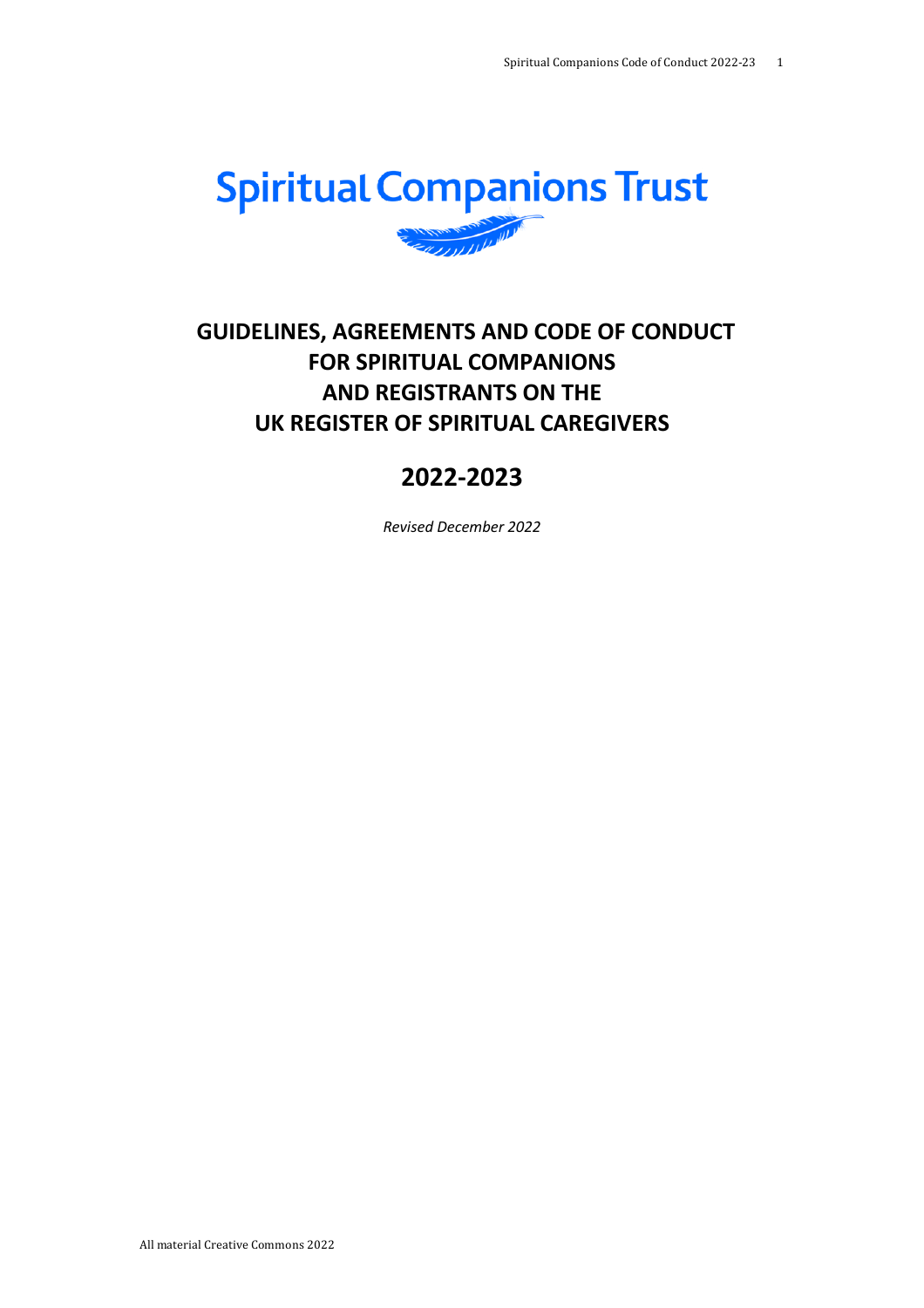## *Foreword*

#### Dear Friends

This Code of Conduct is for graduates of the Diploma in Practical Spirituality and Wellness and for registrants on the UK Register of Spiritual Caregivers. Some work publicly and formally. Others work discretely and informally.

We have a responsibility to our service users and our co-workers. They need to know how we fulfil this responsibility and what to expect from us. This is clearly articulated in this Code of Conduct, which is updated every two years unless there are major changes in working practices.

At the very heart of our work is a personal spiritual practice of connecting with the wonder and energy of life by whatever name we call it. Fuelled by this connection we then give quiet and compassionate care. At all times we are also carefully self-reflective.

In this heart-centred context, a detailed Code of Conduct is absolutely necessary for our work and service in the contemporary world. We companion those who may be vulnerable. We also represent an approach to spirituality and health sometimes named as 'spiritual but not religious.'

The Spiritual Companions Trust has therefore developed robust policies, which are published here and on the Spiritual Companions Trust website. We are dedicated to continuous improvement and welcome feedback.

We need to demonstrate and embody rigour and good governance. So this whole document is necessarily belts and braces. While guiding us, this Code is also reassuring to our partners.

Dr William Bloom *January 2022* Director Spiritual Companions Trust

spiritualcompanions.org UK Charity No 1155777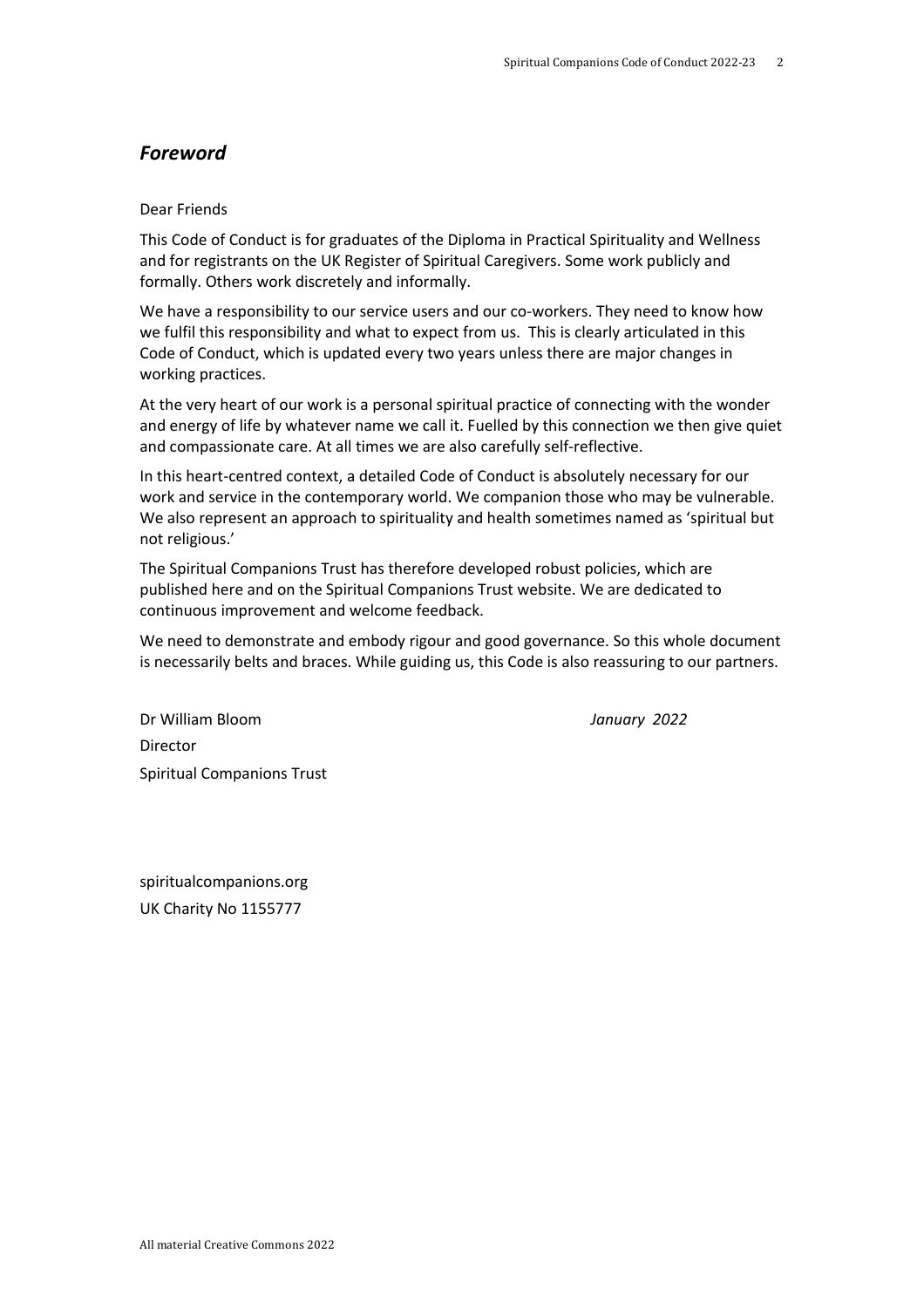#### **CONTENTS**

- 1. Who We Are
- 2. Spiritual Companions Agreement and Guidelines
- 3. Public Code of Conduct
- 4. Insurance
- 5. Advertising
- 6. Registration and Public Complaints Procedure
- 7. Equal Opportunities and Diversity Policy
- 8. Safeguarding Overview
- 9. CPD, Support and Supervision Policy
- 10. Mental Health Referral Pathway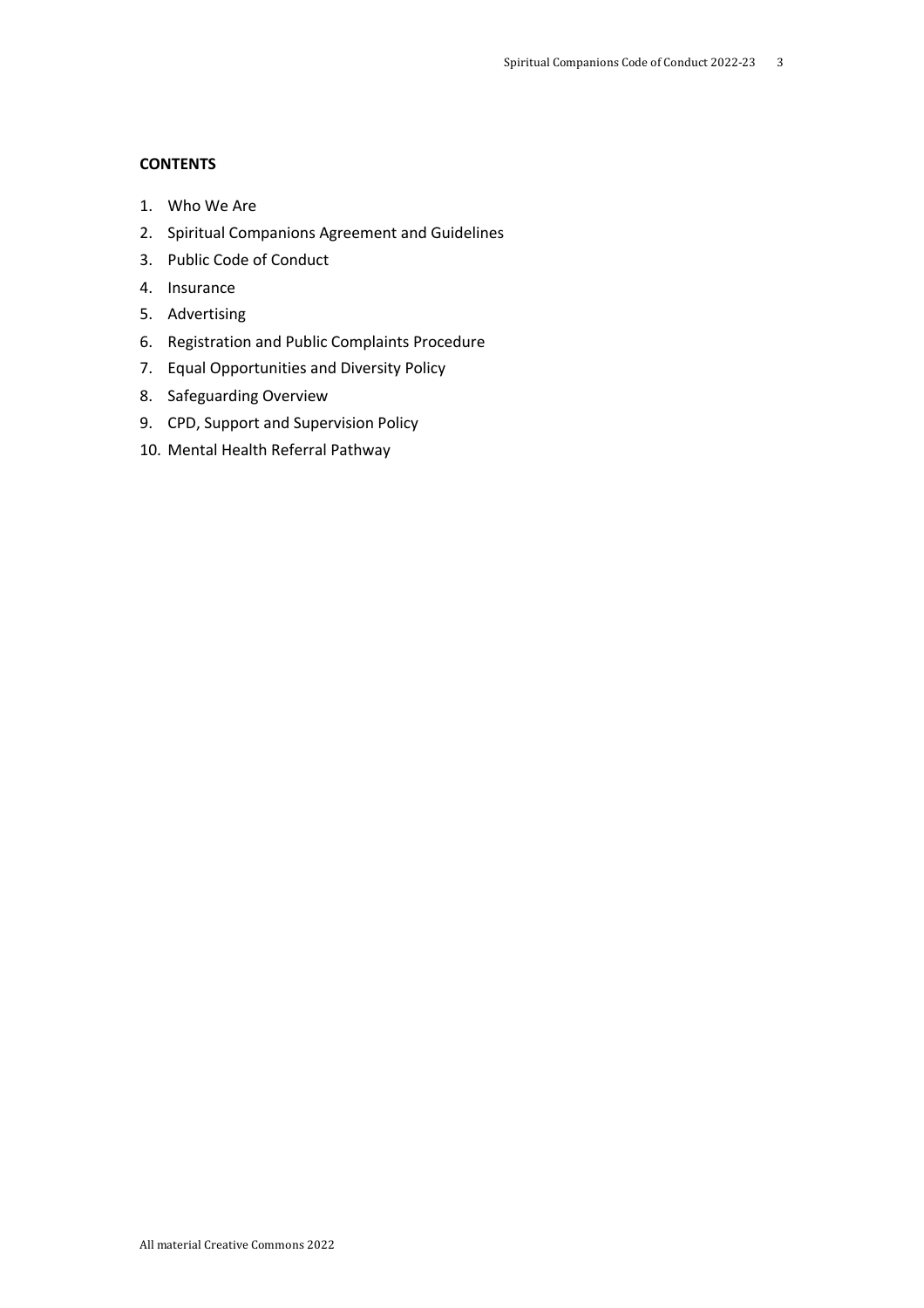# **WHO WE ARE**

- a. The Spiritual Companions Trust is an educational charity working in the field of spirituality, wellness, personal development and pastoral care.
- b. We administer the UK Register of Spiritual Caregivers.
- c. We developed, manage and deliver the training of Spiritual Companions.
- d. Our approach is holistic and person-centred. We seek to encourage and empower individuals in their own authentic and personal spiritual approach, and we work always with a light touch  $-$  as symbolised by our logo which is that of a feather sitting on water.
- e. The culture and community with whom we work is often labelled as 'spiritual but not religious.'
- f. We are not aligned with any particular faith community and we welcome people of all faiths and none.
- g. We never claim to be able to represent or lead the worship of any faith tradition unless we ourselves belong to or are ordained in that tradition.
- h. We assert that spirituality is a fundamental and crucial element in the healthy development, fulfilment and wellness of individuals and communities.
- i. The core qualification of the Spiritual Companions Trust is the Diploma in Practical Spirituality and Wellness (Crossfields Institute Ofqual L3) and its predecessor the Certificate in Professional Practice in Spiritual Studies and Companionship (College of Teacher, University of London).
- j. Registrants on the UK Register of Spiritual Caregivers are all qualified in their particular disciplines; and then undergo a further assessment and, if necessary, CPD training before being registered.

#### **Spirituality — Our Definition**

Our approach is holistic, person-centred and celebrates diversity. We therefore encourage everyone to develop their own understanding and definition of spirituality. We acknowledge and welcome the many different and diverse understandings and definitions of spirituality. Nevertheless, in particular for this Code of Conduct, it is necessary to define our terms of reference and therefore we offer this understanding of spirituality which we find to work appropriately in the education, healthcare and social care sectors.

*Spirituality* is everyone's natural connection with the wonder and energy of life and the instinct to explore that experience and its meaning.

*Spirituality* affirms that personal development is about the growth of compassion and consciousness, heart and mind — not material success and status, but love in action.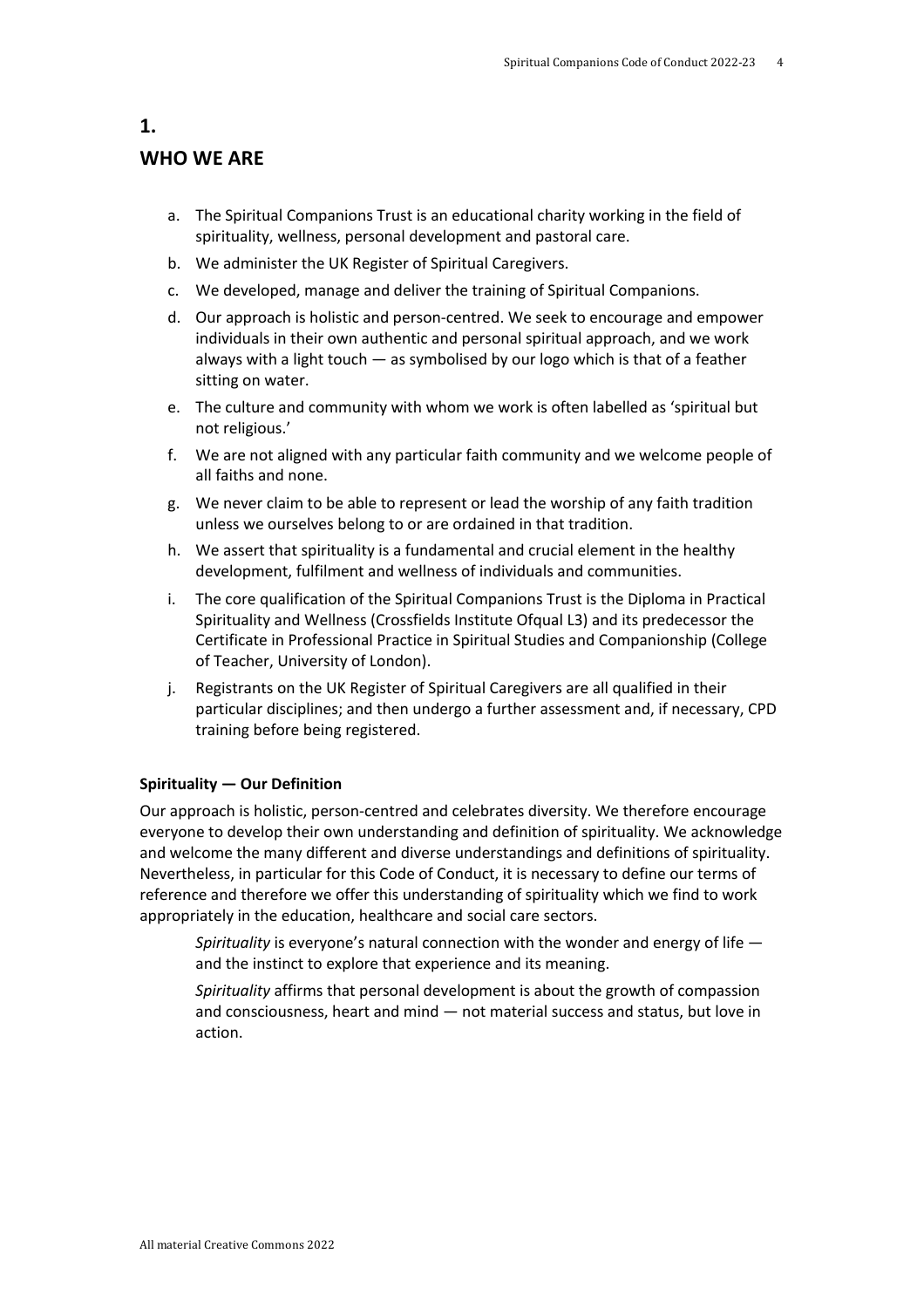## **2. SPIRITUAL COMPANIONS AGREEMENT AND GUIDELINES**

The public offer and service of Spiritual Companions and Registrants on the UK Register of Spiritual Caregivers is summed up in the Spiritual Companions Agreement, which also forms the basis of the Spiritual Companions Trust's insurance scheme.

It is important that our offer is clearly defined and not exaggerated. We are in the first-place companions. We are not counsellors, therapists, coaches or spiritual directors. We work through listening and co-presence and only when appropriate may we remind our companions that life is a spiritual journey and that there are useful tools that can be used to support this journey. For our own clarity and to set the parameters required by insurance, we have formulated The Spiritual Companions Agreement.

This agreement is further underpinned by the Spiritual Companions Guidelines and Code of Conduct.

#### **2.1 SPIRITUAL COMPANIONS AGREEMENT**

When Spiritual Companions and Caregivers enter into a companioning relationship, the essence of this relationship is expressed in this agreement or contract with their client.

#### **Listening**

With compassion, discretion and respect I will reassure and support you through careful listening, seeking fully to understand your personal story and circumstances.

#### **Your Spiritual Journey**

We may talk about your spiritual development, exploring that you are on a life-long journey developing heart and mind, compassion and consciousness.

#### **Spiritual Connection**

We may explore together the ways in which you can best develop and deepen your connection with the wonder and energy of life.

#### **Silence and Meditation**

We may take some quiet time together; meditation can be healing, reassuring and supportive.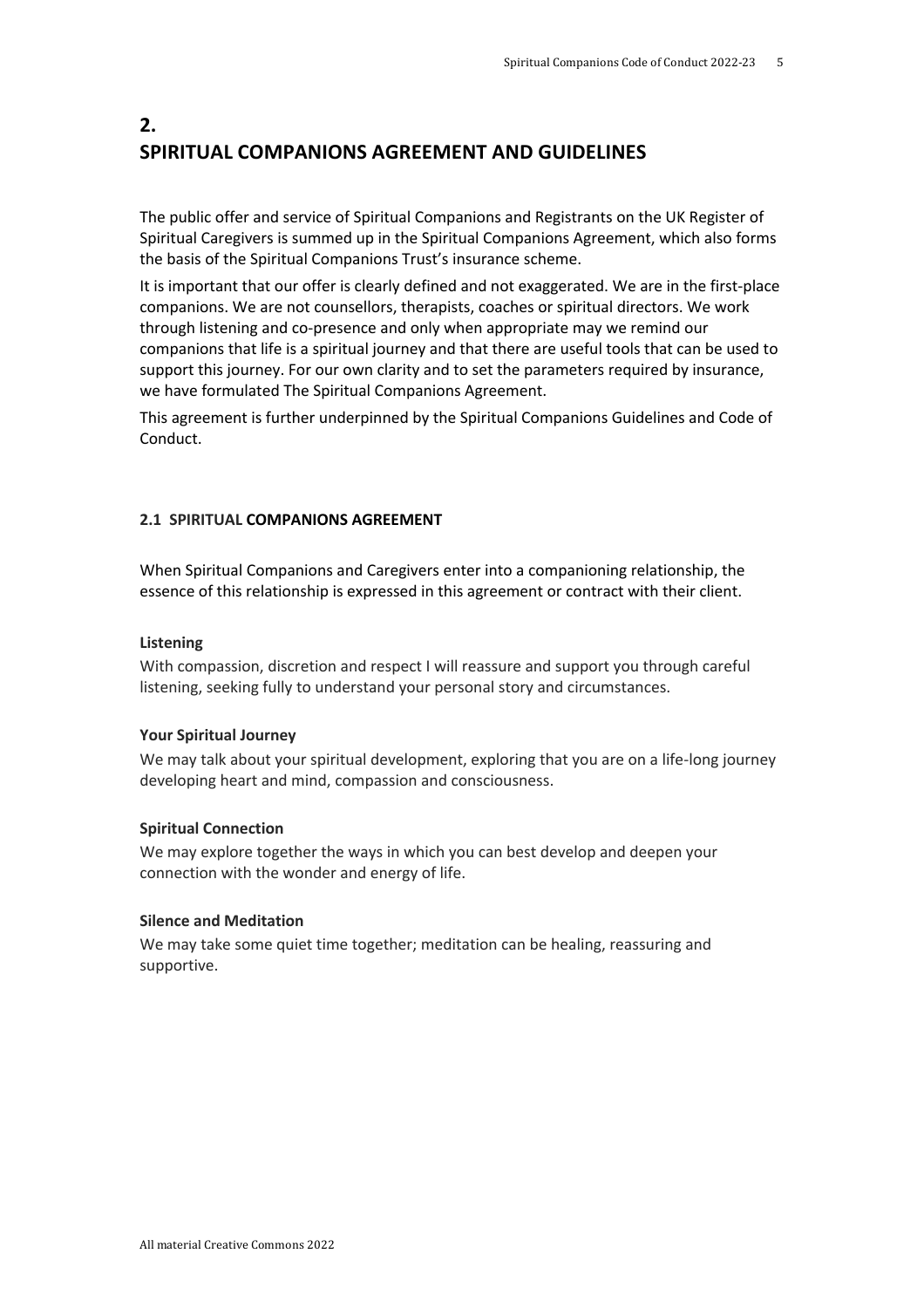#### **2.2 SPIRITUAL COMPANIONS GUIDELINES**

The behaviour and daily practice of all Spiritual Companions and Spiritual Caregivers is guided by the Spiritual Companions Guidelines. These Guidelines were drawn up after a consultative process involving two hundred people from many and no faiths.

#### **SPIRITUAL COMPANIONS GUIDELINES**

*As best we can, on a daily and ongoing basis we*

#### **Connection**

• Regularly connect with and experience the wonder and energy of existence

#### **Core Skills**

- Are grounded, calm and centred in our bodies
- Can pause, be still at will and become mindfully present
- Are aware of the subtle sensations of spiritual connection
- Witness with compassion, in silence when appropriate

#### **Reflection**

- Self-reflect and manage our behaviour, health and development with compassion, love and wisdom
- Are emotionally literate and transparent about our own processes
- Are in ongoing relationships and groups of peer support, actively seeking and welcoming feedback from others
- Understand that there are psychological challenges that occur as the everyday self emerges into spiritual consciousness
- Can take responsibility, apologise, forgive and receive forgiveness
- Appreciate that all life is in a continual process of emergence and are comfortable with unknowing
- Possess an appropriate sense of humour

#### **Service**

- Enable safe and sacred space
- Provide a non-intrusive, welcoming, healing and holding presence
- Listen with care and enable people to clarify and own their own psycho-spiritual development
- Can assert clear boundaries and intervene, when appropriate, to stop abuse
- Celebrate diversity and welcome the fact that there are many different paths of spiritual development
- Are engaged citizens, actively dedicated to social justice, ecological health and honouring the spirit in all beings
- Are aware of local resources
- Know our personal and professional limitations and are able to refer appropriately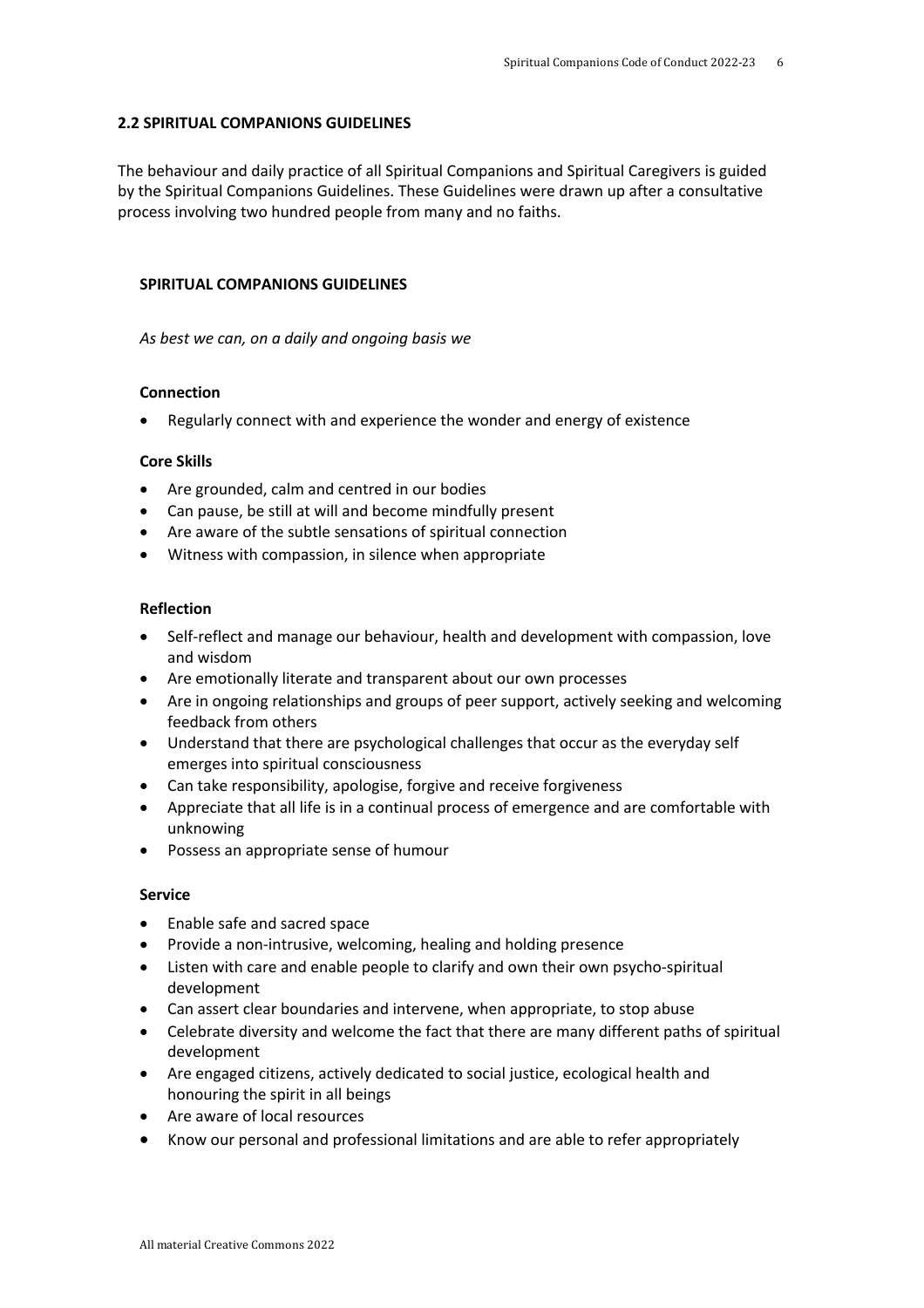#### **2.3 SPIRITUAL COMPANIONS PROFESSIONAL GUIDELINES**

When working formally in a professional or voluntary situation we realise that our guidelines need extra rigour and care. We have therefore supplemented the guidelines with professional guidelines.

#### *When giving companionship and spiritual care we:*

- Can stay calm and centred, and consistently and patiently hold a difficult situation with an open heart and generous disposition.
- Compassionately understand and empathise with people's resistance and defensiveness when they are faced with change and discomfort.
- Appreciate and accept that when in the role of facilitator or mentor that we may become the target of people's projections.
- Gracefully accept all irritations, criticisms and hurts as useful stimulations to our personal spiritual growth.
- Know when it is appropriate to pray for grace, support and guidance, and be open to receiving and acknowledging it.
- Stay present to people and not abandon them if and when the relationship and communications become tense and difficult.
- Can enquire appropriately enabling people to feel safe, reassured and able to disclose.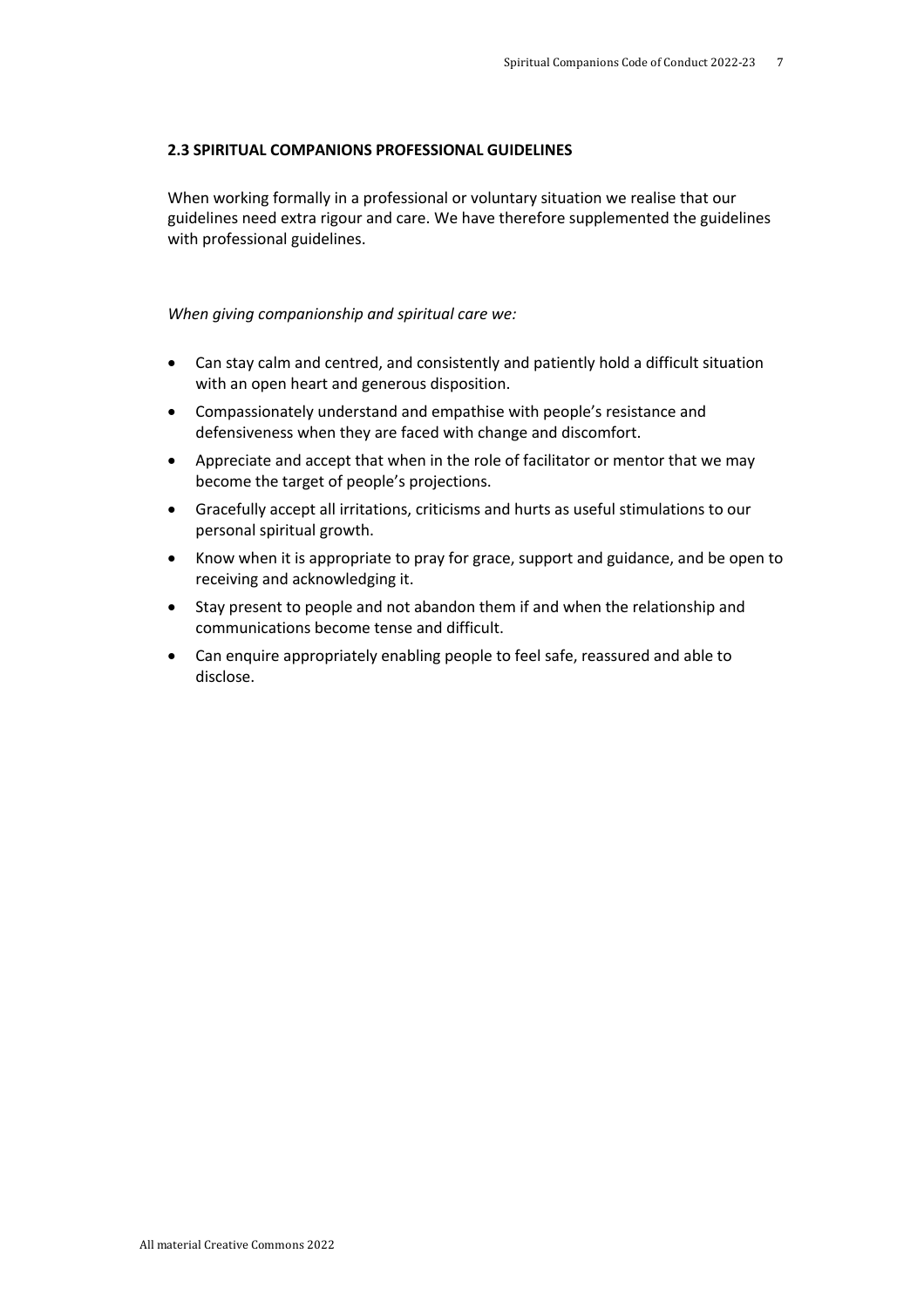## **3. PUBLIC CODE OF CONDUCT**

#### **3.1 Personal Practice**

- a. Our Code of Conduct describes and guides both our personal and professional lives. The same values, ethics and generosity of spirit apply to all aspects of our lives as we believe in congruence and no separation between our private and public lives, attitudes and behaviour.
- b. At the very core of our code is our aspiration to be a benevolent, reassuring and supportive presence wherever we are and with whomever we accompany.
- c. The personal foundation of our code rests in our daily spiritual practice as described in the Spiritual Companions Guidelines. At their core is a personal daily spiritual practice in which, in our own individual and authentic way, we take time to:
	- o Connect with and experience the wonder and energy of all life.
	- $\circ$  Reflect and mindfully self-manage the development of our hearts and minds  $$ compassion and consciousness.
	- o Contemplate our highest values and how they are demonstrated in a life of service.
- d. In the support that we give each other and to others, we enable and encourage this daily and on-going practice in all its many diverse and inspiring ways.
- e. In all of our trainings, CPD and progression, we value professionalism and evidence-based best practice. At the same time in a spirit of humility before the sheer wonder of life, we assert that the comfort and quality of the support we give is directly proportional to the increasing depth of our own spiritual connection, reflective practice and willingness to be of compassionate and mindful service.
- f. At our best we enable people to appreciate that, whatever their circumstances, they are on a life-long journey of spiritual and personal development, and when appropriate we enable them to gain the skills and understandings better to manage this process.
- g. We value and are grateful to our clients and students for the opportunities they give us to learn and serve. We are teaching and enabling that which we ourselves must learn and develop.

#### **3.2 Formal and Informal Care**

In terms of quality of attention, presence and relationship, Spiritual Companions and Caregivers value both informal and formal relationships. Every human encounter has equal importance and meaning.

*Informal —* An informal encounter may happen serendipitously — for example in a queue or casually at a party — and in that encounter the supportive and enabling presence is implicit and not explicit.

*FormalVoluntary/Professional —* A formal encounter occurs when the nature of the conversation and the meeting is explicitly understood to be about giving care and/or exploring spirituality.

Whether the meeting is informal or formal, the Spiritual Companion adheres to the Guidelines and Code of Conduct.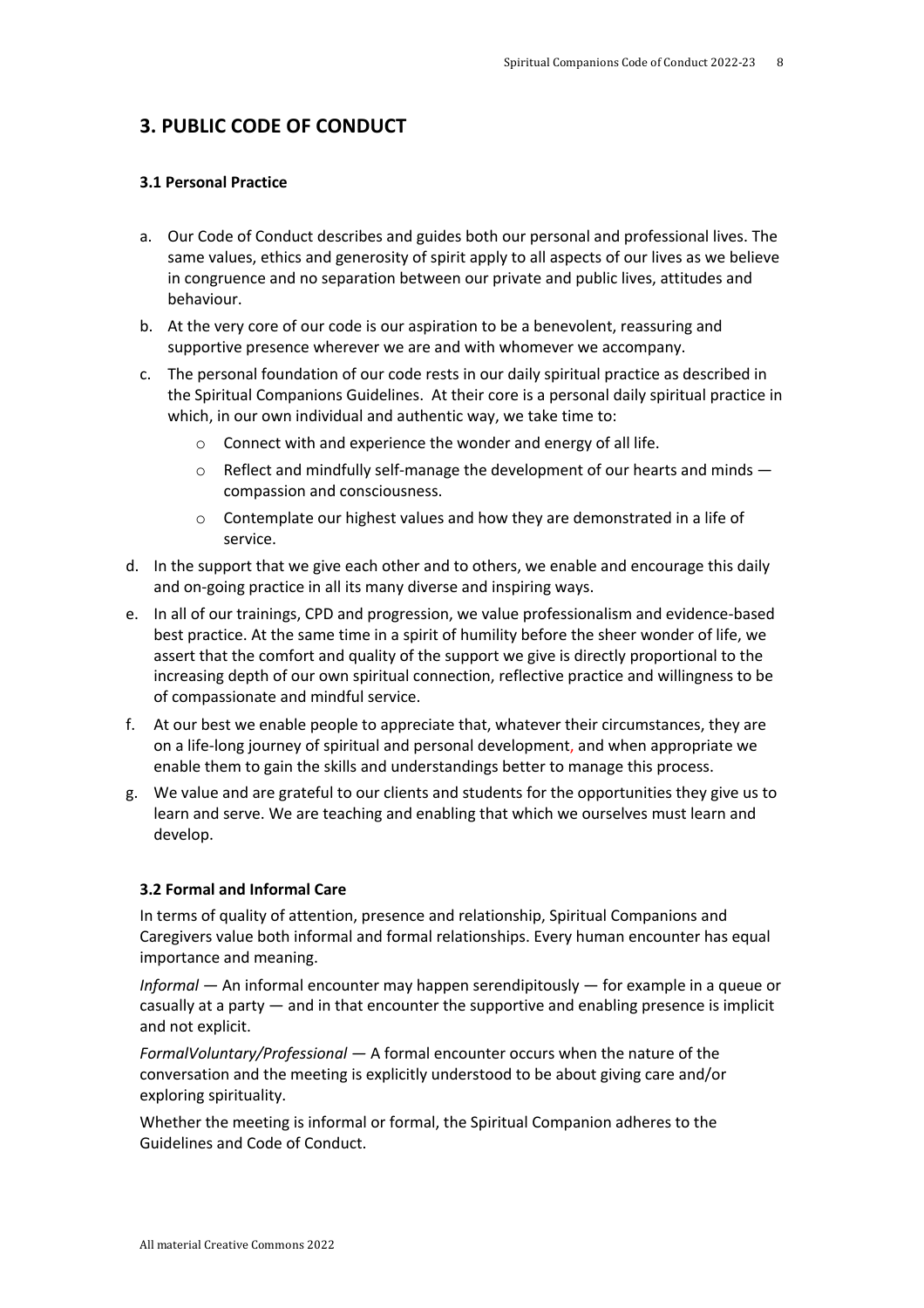In this context anyone calling themself a 'Spiritual Companion' or 'Spiritual Caregiver' on the Register has fulfilled our assessment requirements. They all abide by our code of professional practice when dealing with the public.

#### **3.3 With Service Users**

- a. When we companion or work with you we will inform you that we are registrants on the UK Register of Spiritual Caregivers
- b. We are appropriately insured to enable us to work with the public.
- c. We abide by the UKRSC's Equal Opportunities and Safeguarding policies.
- d. We are aware of our own limits and refer when necessary.
- e. We maintain absolute confidentiality unless a situation arises where a safeguarding concern must be reported.
- f. If our companionship is formal or professional, we will be clear and explicit about how we will work together, including the duration of our working relationship, and any costs that might be incurred for our services.
- g. We may offer guidance while always being aware and supportive that you will make your own choices.
- h. We maintain the boundaries of a professional working relationship.

We will not

- a. Direct you to move forwards in any particular way.
- b. Mix ways of working with you for example counselling or any other services will be offered separately.
- c. Act in any way that brings the Spiritual Companions Trust and UKRSC into disrepute.

#### **3.4 Equality and Power**

- a. Spiritual Companions and Caregivers respect the rights, dignity and worth of every human being and their ultimate right to self-determination. Specifically, we treat everyone equitably and sensitively, within the context of their activity and ability, regardless of gender, ethnic origin, cultural background, intellectual and physical capabilities, sexual orientation, religion or political affiliation. (See our Equal Opportunities policy.)
- b. Spiritual Companions and Caregivers recognise that every encounter is a meeting between souls of equal value and that we possess no particular status or special position by virtue of our training and role.
- c. Spiritual Companions and Caregivers are aware of the social and psychological dynamics that can play out in advisory, teaching and therapeutic relationships, in particular the tendency for the client to give away power and the Companion/Carer to take it. We are dedicated to an ongoing and high awareness of these power dynamics, to never take advantage of them and to be in a process of ongoing reflection and self-management concerning them.
- d. Spiritual Companions and Caregivers affirm that every encounter is an opportunity for both the service user and for us to improve, develop and learn, thereby facilitating an equal and democratic relationship.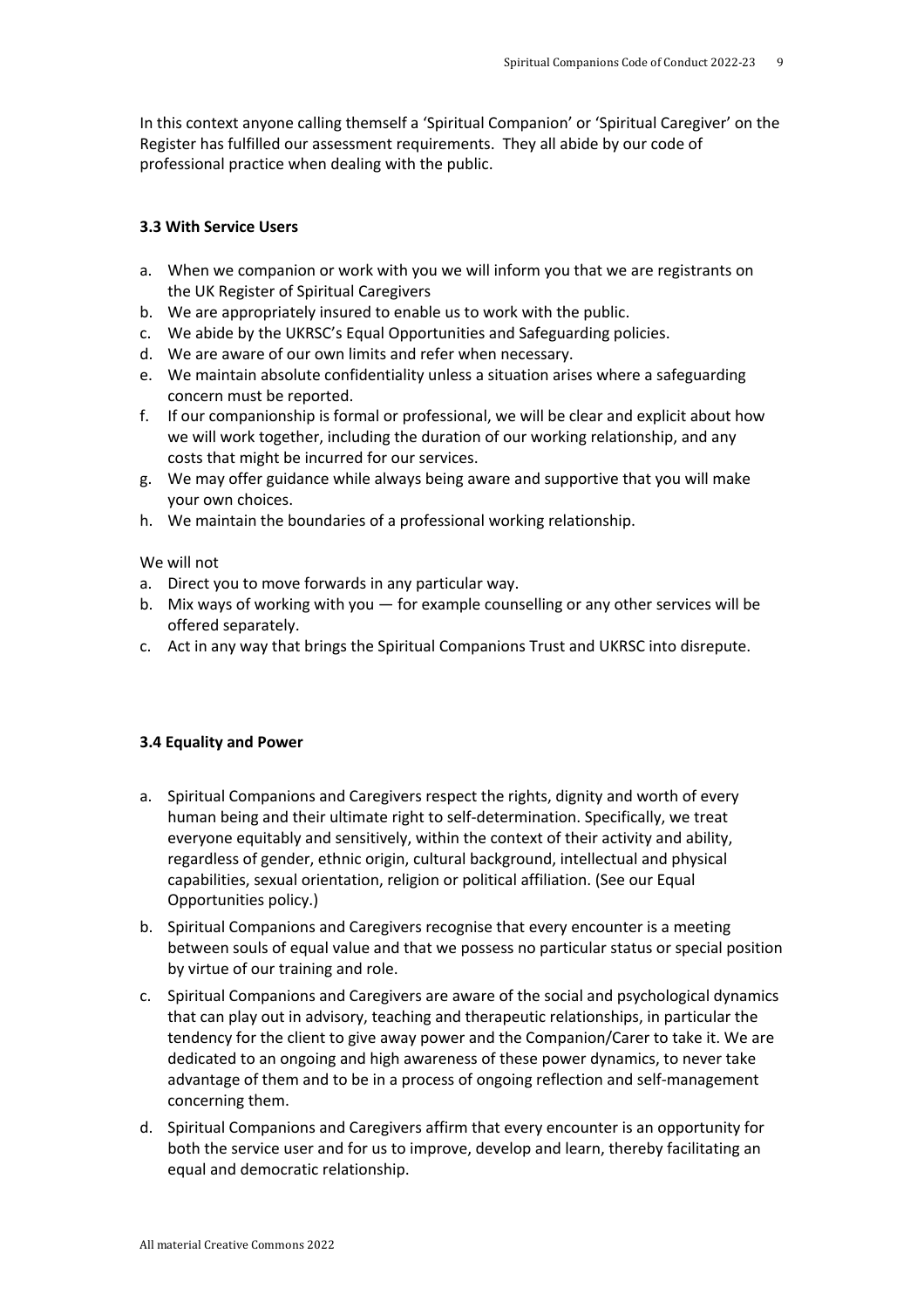- e. Spiritual Companions and Caregivers enable their service users to develop mature and adult autonomy, respecting their ability to make decisions and changes in the light of their own beliefs, values and experience.
- f. Spiritual Companions and Caregivers are responsible for setting and monitoring the boundaries between a working relationship and friendship and for making the boundaries as explicit as possible to the client.
- g. Spiritual Companions and Caregivers will never take emotional advantage of their clients, flirt with them or engage in any form of sexual intimacy.
- h. Spiritual Companions and Caregivers should inform themselves of the social, moral and legal expectations of the community in which they work and respect those cultural aspects of their service users, students and colleagues.

#### **3.5 Confidentiality and Data Protection**

- a. We honour the sacred trust between a Spiritual Caregiver and a service user, and promise to hold any personal information in the strictest confidence within the law. The same confidentiality applies to our group meetings.
- b. Spiritual Companions and Caregivers may discuss their service users in confidence with their supervisor and this will be made explicit in the consent agreement for formal/professional companioning sessions.
- c. Any Spiritual Companion and Caregiver may need to break an agreement of confidentiality and will follow our safeguarding policy where the Companion or Carer believes a service user or someone the service user knows may come to harm. The service user will always be informed should confidentiality have to be broken for these reasons.
- d. When recording or holding personal information we adhere strictly to the laws and good practice of data protection as laid out in the UK-GDPR (31 January 2020.)

#### **3.6 Professional Relationship and Responsibility**

- a. Spiritual Companions and Caregivers must not misrepresent themselves in terms of their professional qualifications, experience, and capabilities when entering an informal or formal relationship.
- b. Spiritual Companions and Caregivers are especially clear that their remit is to give reassurance and to support people in their spiritual development, and not to present themselves as engaging in a psychotherapeutic or coaching relationship — although there is a clear appreciation that a more harmonious and consistent spiritual practice may have a profound influence on an individual's personal and professional life. If a Companion or Caregiver ever offers guidance this will be made explicit.
- c. Where a Spiritual Companion's or Caregiver's background includes a therapeutic or specialist training this of course can be integrated into companionship, but this needs to be explicit and clearly communicated to the client as part of their relationship.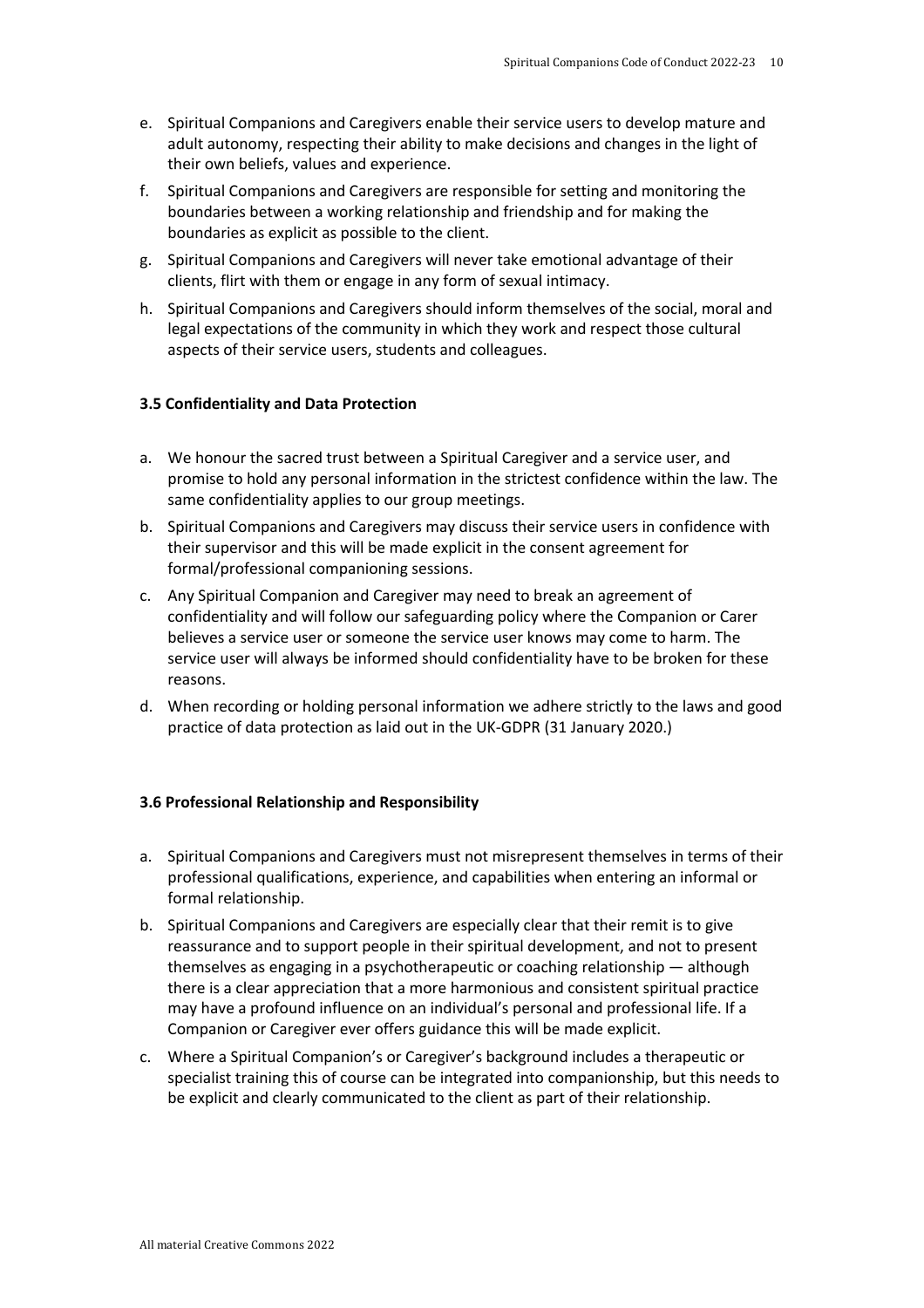#### **3.7 Recommending Action and Referral**

- a. Spiritual Companions and Caregivers who have a professional qualification in a coaching, counselling or therapeutic approach will exercise care and self-reflection before recommending themselves as a referral for that approach or before integrating that approach into their sessions; and will never self-refer for financial gain.
- b. If during a companioning conversation, implicit or explicit, a Spiritual Companion or Caregiver recommends that the person seek help from another, more appropriate professional (e.g. GP, therapist, social care worker, police, Citizens Advice Bureau,) the Companion/Caregiver must inform either the SC network administrator by email or phone of this referral. This is so that we have a note of your referral on file and will be able to formally support you should there be an incident or complaint at any point in the future.

#### **3.8 Professional Competence**

- a. Spiritual Companions and Caregivers who are in doubt about their ability to perform competently must seek appropriate supervision, support and advice.
- b. Spiritual Companions and Caregivers are expected to be able to account to service users and colleagues for what they do and why.
- c. Spiritual Companions and Caregivers will ascertain, whenever necessary, that service users have sought medical or other professional advice, and advise where appropriate that they do so.
- d. Spiritual Companions and Caregivers have a professional and ethical obligation to be aware of whether their service users are in relationship with other caring, pastoral or therapeutic agencies and work in harmony with those bodies.
- e. Spiritual Companions and Caregivers should not offer services that duplicate services offered by other professionals as this may often cause hindrance to service users.
- f. Spiritual Companions and Caregivers have a responsibility to monitor the limits of their competence. Where those limits are reached, they must refer on to others more able to help. Where Companions have become, through whatever means, unable to work effectively, they must withdraw from work until such time as they are able to work effectively again. These decisions are taken by the Spiritual Companion in consultation with colleagues and supervisors.
- g. Spiritual Companions and Caregivers should continuously be working to extend the range of their own skills and to become clearer all the time concerning their own limitations.
- h. We offer all Spiritual Companions and Caregivers access to ongoing personal and spiritual development through our CPD, support and supervision policy and our training pathway.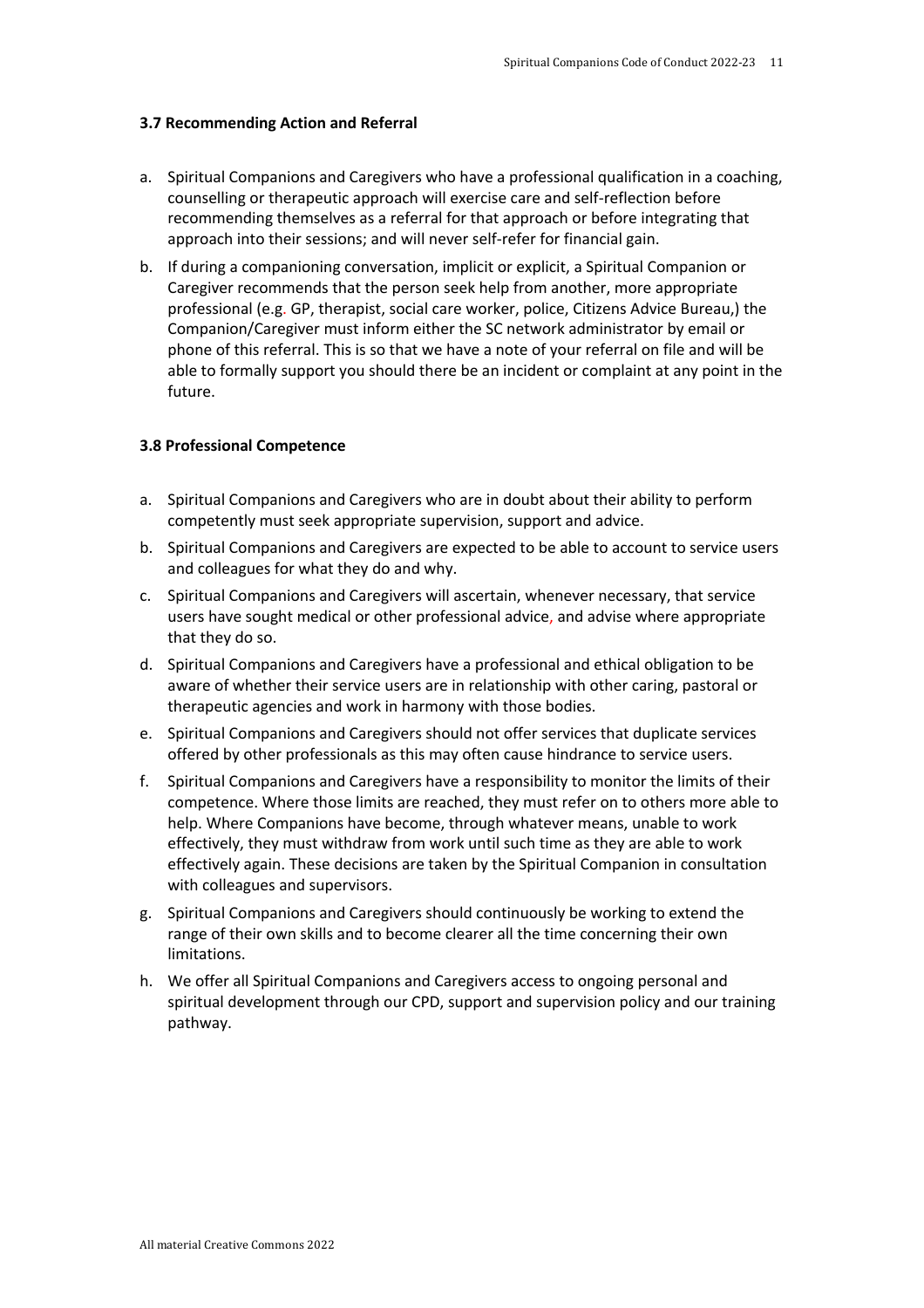#### **3.9 Drugs and Alcohol**

Practising under the influence of alcohol or mind-altering drugs is unethical. Spiritual Companions and Caregivers who are undergoing treatment for chemical dependency disorders or who are taking medication which may affect their ability to work should disclose this information to the SC Network Administrator and should withdraw from practising until such time as those professionals with whom they are being treated deem it appropriate.

#### **3.10 Gossip & Innuendo**

Spiritual Companions and Caregivers are part of a community of peers and colleagues where gossip, innuendo, and derogatory comments about other members of the community, or practitioners of another branch of therapy or spiritual approach, are inappropriate and to be avoided. Spiritual Companions and Caregivers will be guided by the dictum: 'If you have something to say to someone, say it to their face and not behind their back'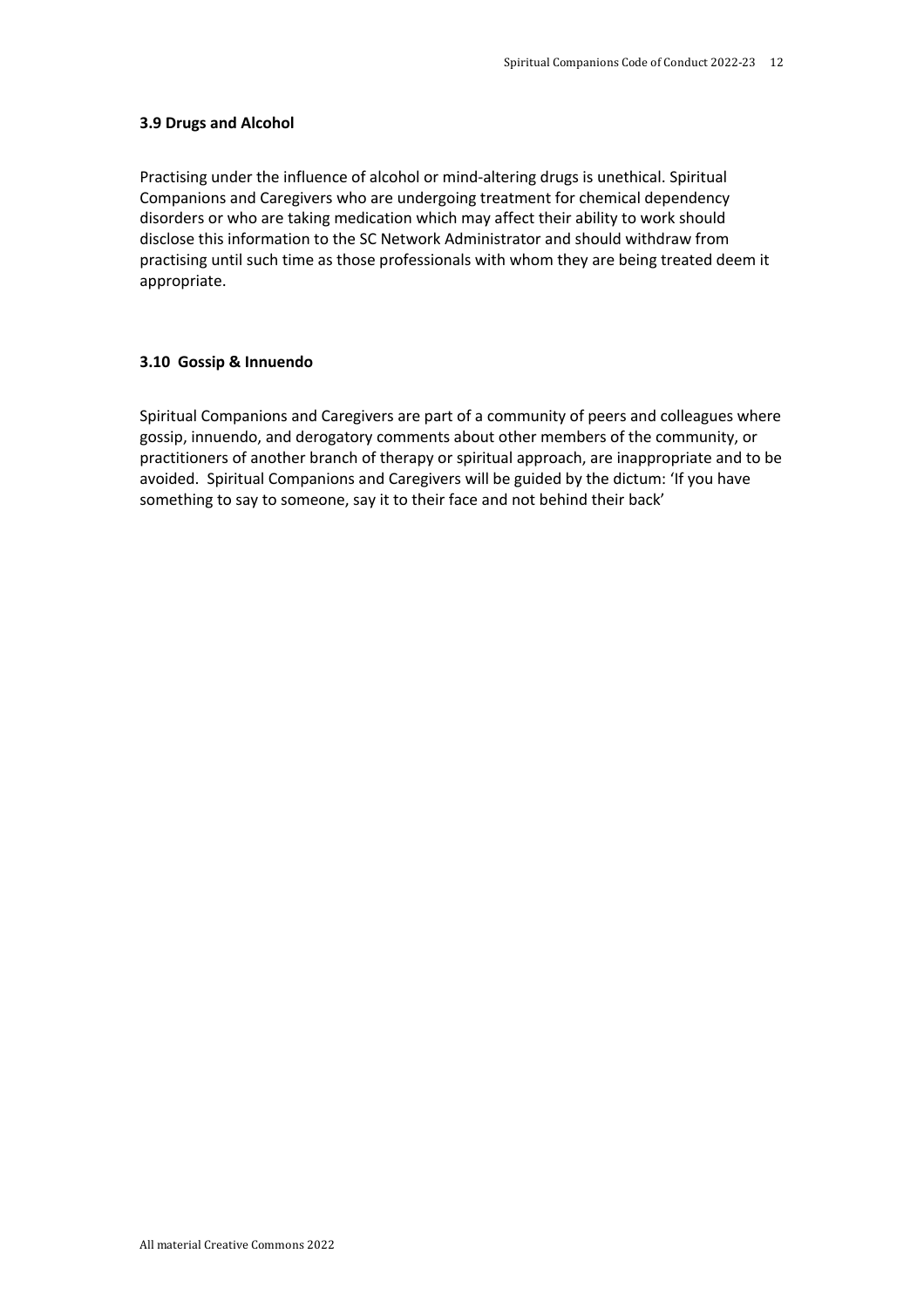#### **4. INSURANCE**

- a. Spiritual Companions and Caregivers must take out insurance cover through our affinity scheme or equivalent cover; or ensure that they are explicitly covered by the insurance of the body or organisation in which they are working or volunteering.
- b. If you already have professional insurance cover, we require that you have Spiritual Companion/Caregiver added to your policy for your usual activities by your usual insurer.

### **5. ADVERTISING**

Spiritual Companions and Caregivers may engage in appropriate informational activities that educate the public about their professional qualifications and individual scopes of practice.

#### **5.1 Once you are an accredited Spiritual Companion or Caregiver:**

- a. You can publicly use the term 'Spiritual Caregiver' and the UKRSC logo in your marketing materials.
- b. You cannot publicly announce that you are a Spiritual Companion or Caregiver in any way that falsely suggests that you are psychotherapeutically competent unless you have the appropriate parallel training.
- c. You represent your competencies, education, training and experience relevant to your practice of spiritual care in an accurate manner.
- d. You do not use any professional identification (business cards, letterhead, Internet or telephone directory, etc.) that is false, misleading, fraudulent or deceptive.
- e. You list and claim as evidence only degrees and certifications that are earned from educational institutions and/or training programs that are recognised within the framework of UK or European qualifications.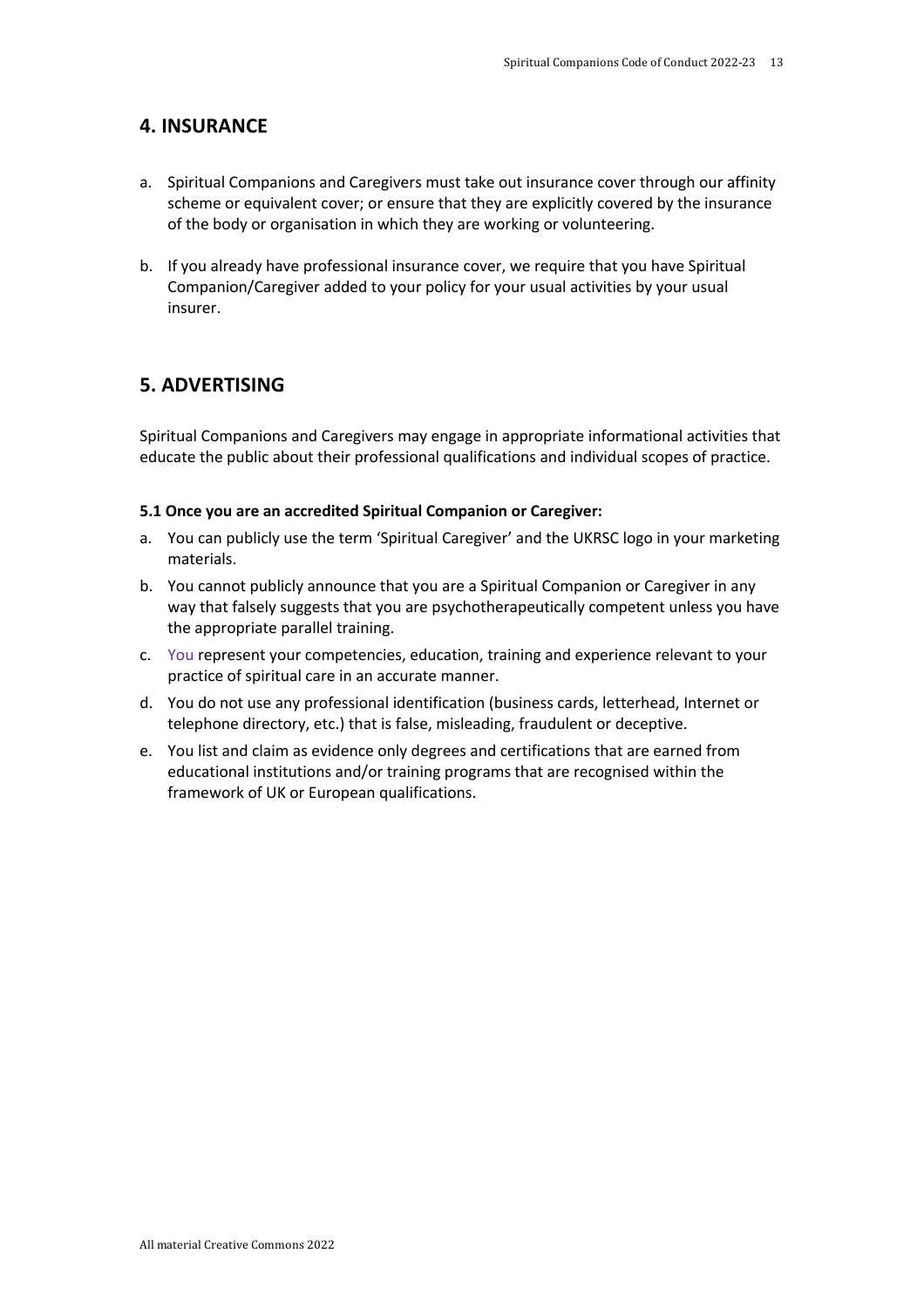## **6. REGISTRATION AND PUBLIC COMPLAINTS PROCEDURE**

#### **6.1 Registration**

- a. Our administrative office holds the Register and we reserve the right to remove a registrant's name from the Register if we deem that our Code of Conduct has been infringed.
- b. Registrants affirm the importance of their adherence to our Code of Conduct and our Guidelines.
- c. Registrants affirm that if their actions are not in accordance with our Code of Conduct and our Guidelines they are willing to discuss issues and challenges with the Executive Team and Board of Trustees.
- d. If there is any unresolved disagreement, then an aggrieved registrant may follow the process outlined in the Public Complaints Procedure. (see below)

#### **6.2 Public Complaints Procedure**

We are committed to providing a high-quality, compassionate and caring service to all who come into relationship with us. When something goes wrong, we need you to tell us about it. This will help us to improve our standards.

If you have a complaint, please write to us by email at info@spiritualcompanions.org or by post to Director, Spiritual Companions, PO Box 3662, Glastonbury BA6 8ZY

Please give us as much detail concerning your complaint as you can.

#### **What will happen next?**

- a. Having received your complaint, we will send you a letter or email acknowledging receipt of your complaint within seven days of receiving it*.*
- b. We will then investigate your complaint. This will normally involve passing your complaint to one of our senior educators or a trustee, who will review your complaint and speak to the relevant registrant.
- c. Within four weeks of sending you the acknowledgement letter, we will then invite you to a meeting in person or on the phone to discuss and hopefully resolve your complaint.
- d. Within seven days of that meeting, we will write to you to confirm what took place and any solutions or next steps that we agreed with you.
- e. If you do not want a meeting or it is not possible, we will send you a detailed written reply to your complaint, including suggestions made by the independent reviewer for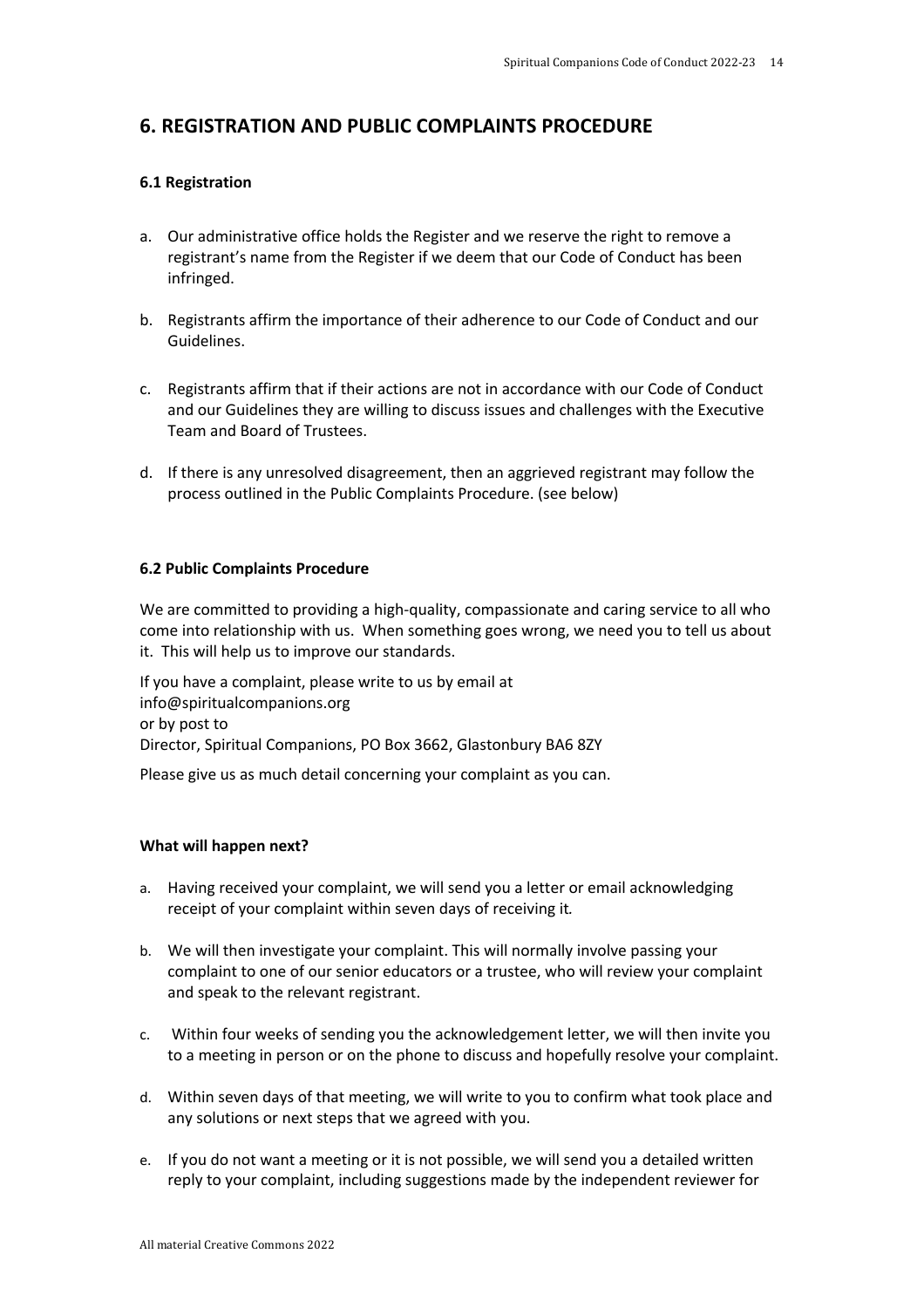resolving the matter, within four weeks of your informing us that a meeting is not possible.

- f. At this stage, if you are still not satisfied, you should contact us again and we will arrange for another senior member, also unconnected with the matter to review the situation.
- g. We will then write to you within four weeks of receiving your request for a review, confirming our final position on your complaint and explaining our reasons.
- h. If you are still not satisfied, you may wish to consider the appropriate legal action.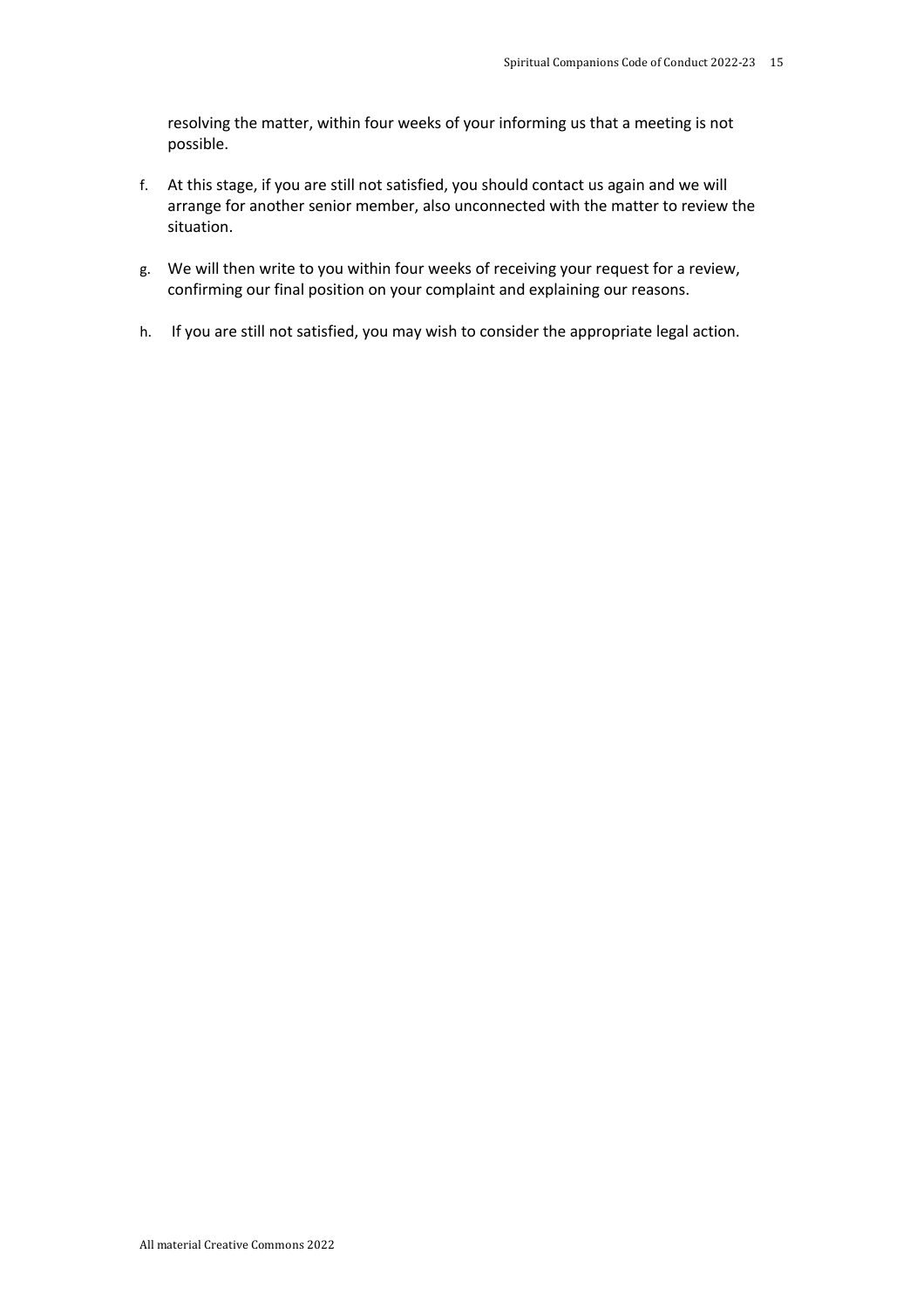## 7. **EQUAL OPPORTUNITIES AND DIVERSITY POLICY**

- a. Spiritual Companions and Caregivers support the public and each other in their personal, professional and spiritual development. We are absolutely committed to an equal opportunities policy that recognises the unique soul in all beings.
- b. Our Equal Opportunities and Diversity policy commits us to ensuring that there is no discrimination in the recruitment, retention, training and development of staff, students, companions and caregivers on the basis of age, disability, gender including transgender, HIV/AIDS status, marital status including civil partnerships, pregnancy and maternity, political opinion, race/ethnicity, religion and belief, sexual orientation, socio-economic background, spent convictions, trade union activity or membership, work pattern and on the basis of having or not having dependants or any other irrelevant grounds. However as an educational charity we always reserve the right to discern whether our employees, partners, volunteers and students are congruent with our inclusive, multicultural and multifaith approach that seeks to enable autonomous adults.
- c. We aim to abide by and promote equality legislation by following both the letter and the spirit of the law to try to avoid unjustified discrimination recognising such discrimination as a barrier to equality of opportunity, inclusion and human rights.
- d. Spiritual Companions and Caregivers are committed to:
	- o Understanding, valuing and working with diversity to enable fair and full participation in our work
	- o Ensuring that there is no discrimination in our recruitment, selection and other processes
	- o Ensuring action that promotes equality of opportunity
	- o Treating all individuals with whom we work fairly and with dignity and respect
	- o Playing our part in removing barriers and redressing imbalances caused by inequality and discrimination.
- e. All staff, volunteers, Spiritual Companions and Caregivers are required to ensure their behaviour is consistent with this Equal Opportunities and Diversity policy. We also require that all our students and working partners are aware of this policy and operate consistently with it.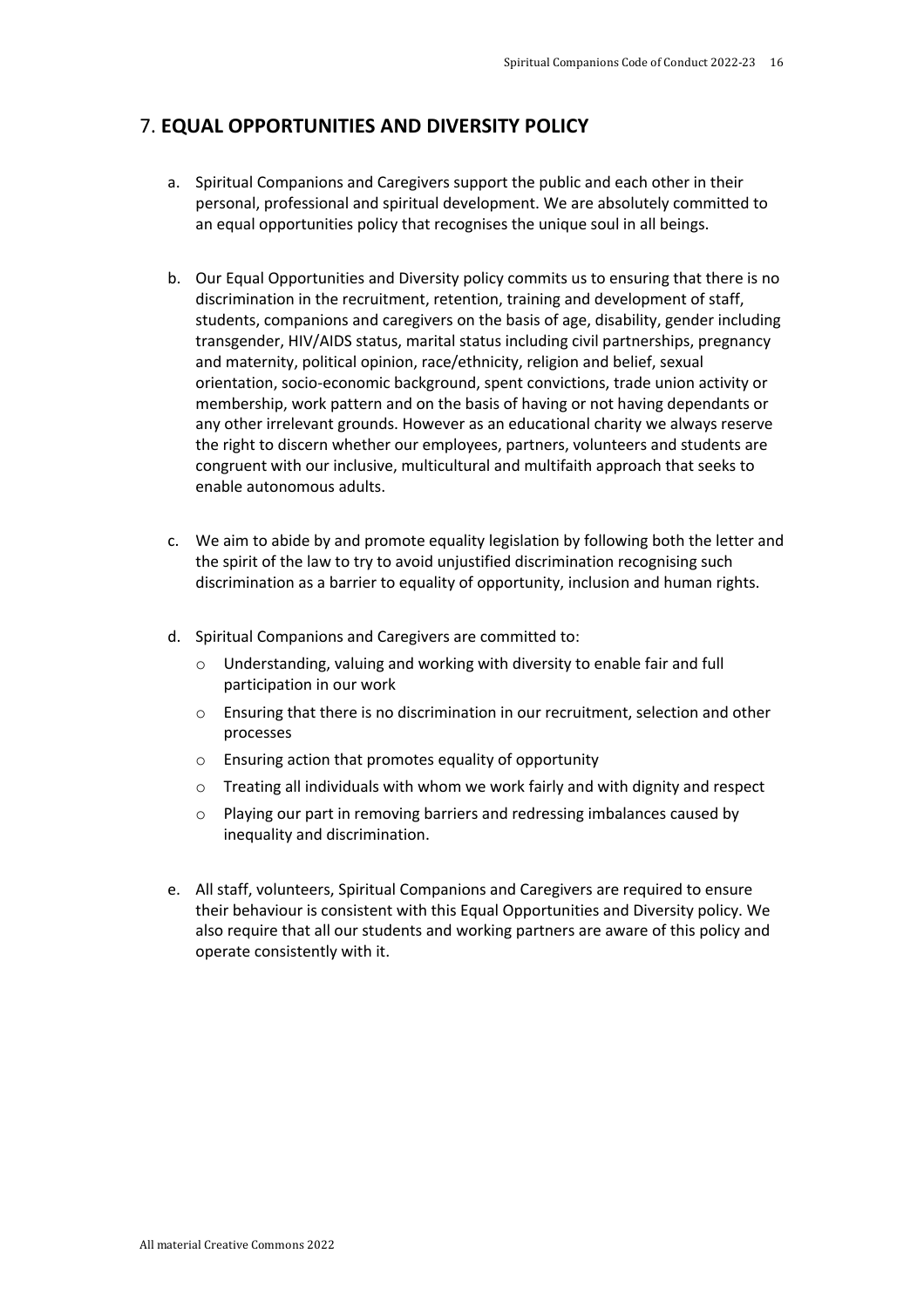## **8. SAFEGUARDING OVERVIEW**

The Spiritual Companions Trust has a full and detailed Safeguarding Guidelines document, see: 'Safeguarding Guidelines 2021.' This policy asserts:

- a. Spiritual Companions and Caregivers are aware that children are people under the age of 18 (Keeping children safe in education 2015) and that the Protection of Freedoms Act defines vulnerable adults as someone receiving relevant health, social or personal care, or someone who needs relevant assistance in conducting their own affairs.
- b. A Spiritual Companion and Caregiver does not work with a child under 18 unless there is full parental or guardian consent.
- c. Spiritual Companions and Caregivers are aware that adults have a right to take responsibility for their own choices unless they have been assessed by a mental health professional as not having mental health capacity.
- d. Where an adult does not have capacity to make their own decisions Spiritual Companions and Caregivers refer to the relevant professional working with the individual before engaging in a caring relationship.
- e. Where a Spiritual Companion and Caregiver feels that a child is at risk the Companion has a duty to make a referral to the appropriate authority. Usually this will be social care or the police. This includes risks to the children of adult clients seeking Companionship or care. Where the Companion is unsure they can seek guidance from a supervisor via the SC administrator.
- f. Where a Spiritual Companion or Caregiver is aware that a service user may have intentions to be involved in an act of violence to others or themselves, such as in an intention to commit suicide, they will make an immediate report using the 101 (nonemergency) or 999 (emergency) telephone numbers.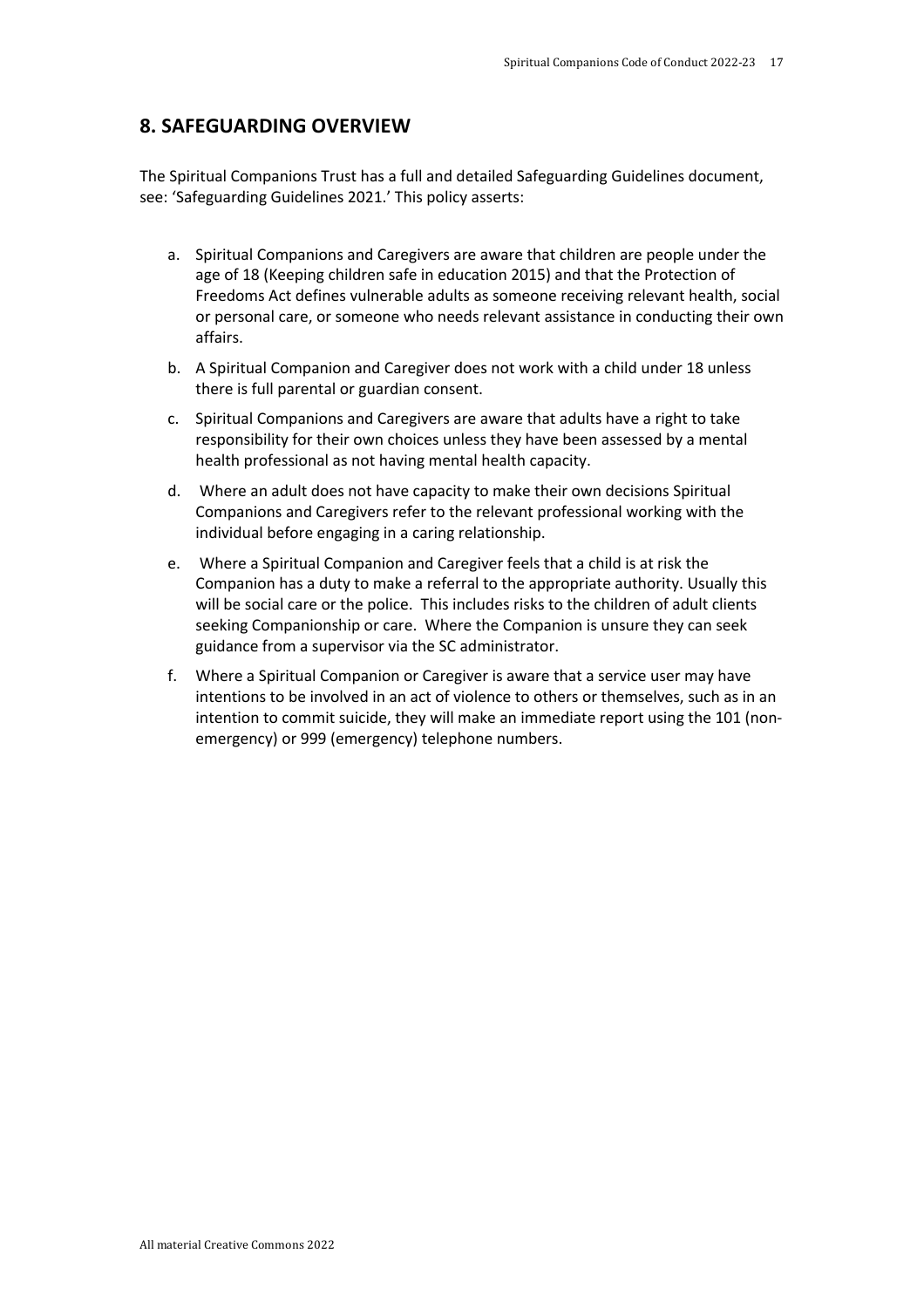## **9. CPD, SUPPORT AND SUPERVISION POLICY**

#### **9.1 The Context of CPD, Support and Supervision**

- a. Spiritual Companions and Caregivers have diverse personal and professional backgrounds. Most have significant life experience. Many have also gained significant professional qualifications, undertaken extensive personal development and experienced different forms of employment often across two or more careers.
- b. This policy therefore takes into account that most Spiritual Companions and Caregivers already have a mature attitude to ongoing development and support and have a foundation of personal and professional expertise.
- c. At the same time we assert that any real improvement in the effectiveness of our offer derives from our own commitment to spiritual practice, personal and professional development.
- d. Spiritual Companions and Caregivers openly recognise that when working with others we can make mistakes, meet new and unfamiliar challenges and enter difficult situations which are all opportunities for our own growth and improvement.
- e. In this context the Spiritual Companions Trust is fully committed to the highest standards of ongoing support, development and improvement.

#### **9.2 Ongoing Support and Development**

- a. SC Registrants must be actively working in alignment with the SC Guidelines and be in ongoing support groups and relationships for feedback and development.
- b. SC Registrants must follow the CPD regulations of the governing body which accredited them. When this is not possible SC Registrants are also given access to ongoing development through workshops and courses offered by the Spiritual Companions Trust.
- c. SC Registrants are recommended to have regular supervisory sessions where they receive deeper levels of feedback and ongoing support, including heartfelt reflective enquiry.
- d. SC Registrants should also participate in and record an annual minimum of 12 hours ongoing personal, professional or spiritual development. This development could include workshops, conferences, retreats, pilgrimages, reading, active discussion and any other relevant activities. Proof of attendance to be sent to the SC administrator with their annual subscription.